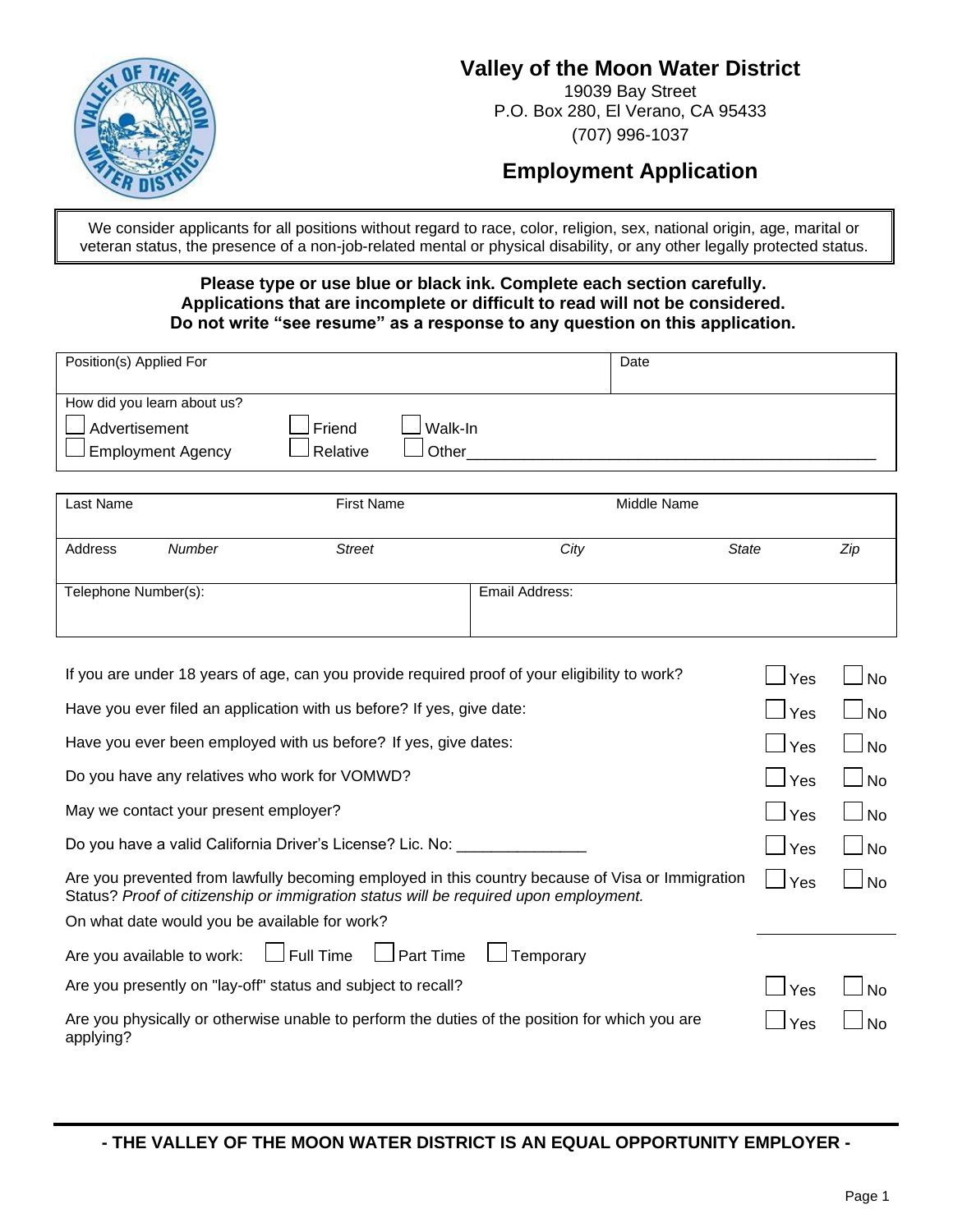# **Education**

|                                                                                                            | High School      |    |    | Undergraduate College/University |              |                |              |                |
|------------------------------------------------------------------------------------------------------------|------------------|----|----|----------------------------------|--------------|----------------|--------------|----------------|
| School name and location                                                                                   |                  |    |    |                                  |              |                |              |                |
| Years Completed                                                                                            | $\boldsymbol{9}$ | 10 | 11 | 12                               | $\mathbf{1}$ | $\overline{2}$ | $\mathbf{3}$ | $\overline{4}$ |
| Degree Earned                                                                                              |                  |    |    |                                  |              |                |              |                |
| Describe course of study                                                                                   |                  |    |    |                                  |              |                |              |                |
| Describe any specialized<br>training, licenses, skills and<br>extracurricular activities                   |                  |    |    |                                  |              |                |              |                |
| Describe any honors you<br>have received                                                                   |                  |    |    |                                  |              |                |              |                |
| State any additional<br>information you feel may<br>be helpful to us in<br>considering your<br>application |                  |    |    |                                  |              |                |              |                |

List professional, trade, business or civic activities and offices held.

You may exclude memberships which would reveal sex, race, religion, national origin, age, ancestry, or handicap or other protected status.

\_\_\_\_\_\_\_\_\_\_\_\_\_\_\_\_\_\_\_\_\_\_\_\_\_\_\_\_\_\_\_\_\_\_\_\_\_\_\_\_\_\_\_\_\_\_\_\_\_\_\_\_\_\_\_\_\_\_\_\_\_\_\_\_\_\_\_\_\_\_\_\_\_\_\_\_\_\_\_\_\_\_\_\_\_

\_\_\_\_\_\_\_\_\_\_\_\_\_\_\_\_\_\_\_\_\_\_\_\_\_\_\_\_\_\_\_\_\_\_\_\_\_\_\_\_\_\_\_\_\_\_\_\_\_\_\_\_\_\_\_\_\_\_\_\_\_\_\_\_\_\_\_\_\_\_\_\_\_\_\_\_\_\_\_\_\_\_\_\_\_

\_\_\_\_\_\_\_\_\_\_\_\_\_\_\_\_\_\_\_\_\_\_\_\_\_\_\_\_\_\_\_\_\_\_\_\_\_\_\_\_\_\_\_\_\_\_\_\_\_\_\_\_\_\_\_\_\_\_\_\_\_\_\_\_\_\_\_\_\_\_\_\_\_\_\_\_\_\_\_\_\_\_\_\_\_

\_\_\_\_\_\_\_\_\_\_\_\_\_\_\_\_\_\_\_\_\_\_\_\_\_\_\_\_\_\_\_\_\_\_\_\_\_\_\_\_\_\_\_\_\_\_\_\_\_\_\_\_\_\_\_\_\_\_\_\_\_\_\_\_\_\_\_\_\_\_\_\_\_\_\_\_\_\_\_\_\_\_\_\_\_

\_\_\_\_\_\_\_\_\_\_\_\_\_\_\_\_\_\_\_\_\_\_\_\_\_\_\_\_\_\_\_\_\_\_\_\_\_\_\_\_\_\_\_\_\_\_\_\_\_\_\_\_\_\_\_\_\_\_\_\_\_\_\_\_\_\_\_\_\_\_\_\_\_\_\_\_\_\_\_\_\_\_\_\_\_

\_\_\_\_\_\_\_\_\_\_\_\_\_\_\_\_\_\_\_\_\_\_\_\_\_\_\_\_\_\_\_\_\_\_\_\_\_\_\_\_\_\_\_\_\_\_\_\_\_\_\_\_\_\_\_\_\_\_\_\_\_\_\_\_\_\_\_\_\_\_\_\_\_\_\_\_\_\_\_\_\_\_\_\_\_

\_\_\_\_\_\_\_\_\_\_\_\_\_\_\_\_\_\_\_\_\_\_\_\_\_\_\_\_\_\_\_\_\_\_\_\_\_\_\_\_\_\_\_\_\_\_\_\_\_\_\_\_\_\_\_\_\_\_\_\_\_\_\_\_\_\_\_\_\_\_\_\_\_\_\_\_\_\_\_\_\_\_\_\_\_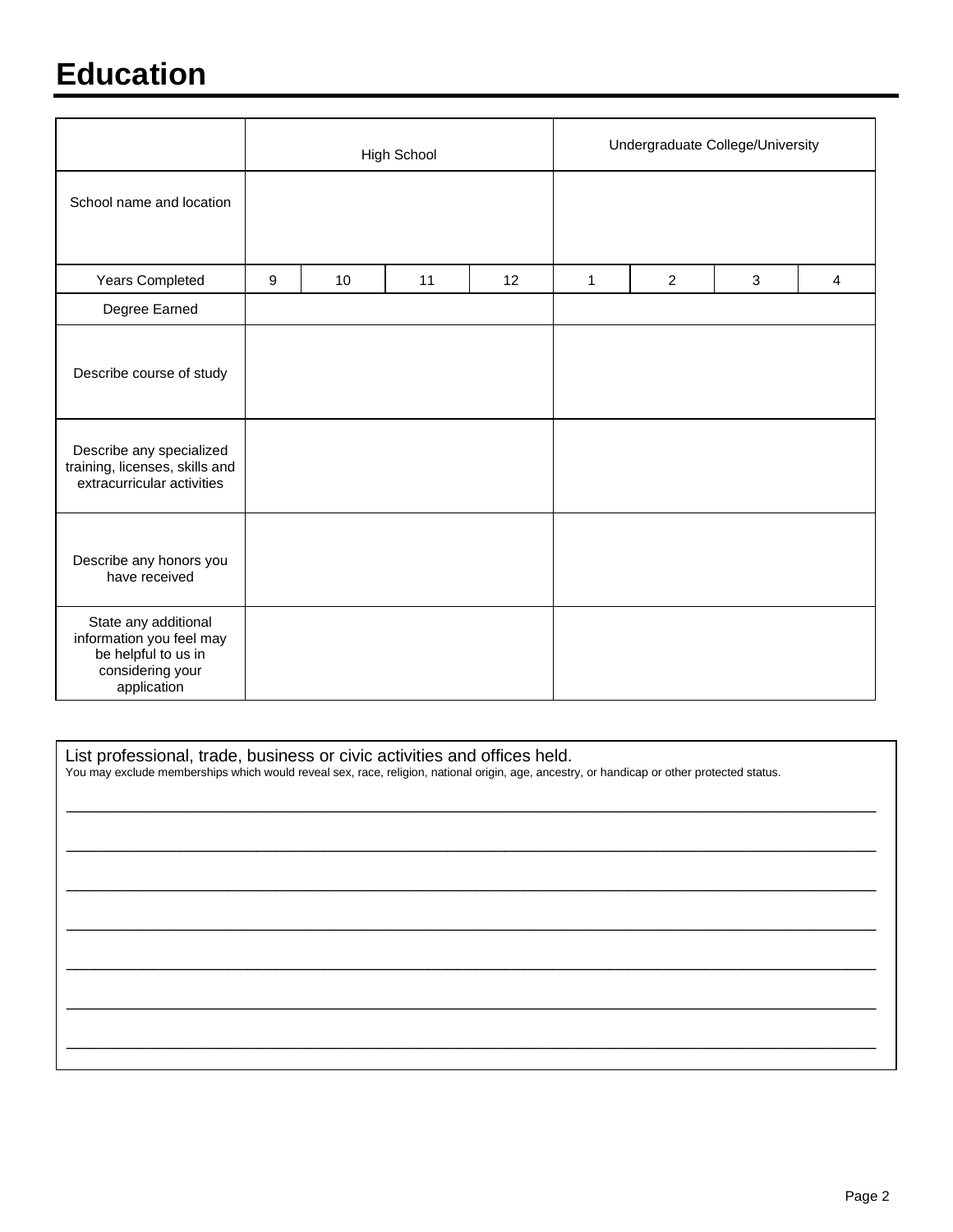# **Employment Experience**

Start with your present or last job. Include military service assignments and volunteer activities which relate to the job for which you are applying. You may exclude organizations which indicate race, color, religion, gender, national origin, mental or physical disability or other protected status.

| Employer            |            | Dates Employed                 |                        | <b>Work Performed</b> |
|---------------------|------------|--------------------------------|------------------------|-----------------------|
|                     |            | From                           | $\overline{\text{To}}$ |                       |
| Address             |            |                                |                        |                       |
| Telephone Number(s) |            | Hourly Rate/Salary             |                        |                       |
|                     |            | Starting                       | Final                  |                       |
| <b>Job Title</b>    | Supervisor |                                |                        |                       |
| Reason for Leaving  |            |                                |                        |                       |
| Employer            |            |                                | Dates Employed         | Work Performed        |
|                     |            | From                           | $\overline{\text{To}}$ |                       |
| Address             |            |                                |                        |                       |
| Telephone Number(s) |            | <b>Hourly Rate/Salary</b>      |                        |                       |
|                     |            | Starting                       | Final                  |                       |
| Job Title           | Supervisor |                                |                        |                       |
| Reason for Leaving  |            |                                |                        |                       |
| Employer            |            | Dates Employed                 |                        | Work Performed        |
|                     |            | From                           | To                     |                       |
| Address             |            |                                |                        |                       |
| Telephone Number(s) |            | Hourly Rate/Salary<br>Starting |                        |                       |
| Job Title           | Supervisor |                                | Final                  |                       |
| Reason for Leaving  |            |                                |                        |                       |
|                     |            |                                |                        |                       |
| Employer            |            | Dates Employed                 |                        | Work Performed        |
|                     |            | From                           |                        |                       |
| Address             |            |                                |                        |                       |
| Telephone Number(s) |            | Hourly Rate/Salary<br>Starting | Final                  |                       |
| Job Title           | Supervisor |                                |                        |                       |
| Reason for Leaving  |            |                                |                        |                       |
|                     |            |                                |                        |                       |

If you need additional space, please continue on a separate sheet of paper.

\_\_\_\_\_\_\_\_\_\_\_\_\_\_\_\_\_\_\_\_\_\_\_\_\_\_\_\_\_\_\_\_\_\_\_\_\_\_\_\_\_\_\_\_\_\_\_\_\_\_\_\_\_\_\_\_\_\_\_\_\_\_\_\_\_\_\_\_\_\_\_\_\_\_\_\_\_\_\_\_\_\_\_\_\_\_\_

\_\_\_\_\_\_\_\_\_\_\_\_\_\_\_\_\_\_\_\_\_\_\_\_\_\_\_\_\_\_\_\_\_\_\_\_\_\_\_\_\_\_\_\_\_\_\_\_\_\_\_\_\_\_\_\_\_\_\_\_\_\_\_\_\_\_\_\_\_\_\_\_\_\_\_\_\_\_\_\_\_\_\_\_\_\_\_

\_\_\_\_\_\_\_\_\_\_\_\_\_\_\_\_\_\_\_\_\_\_\_\_\_\_\_\_\_\_\_\_\_\_\_\_\_\_\_\_\_\_\_\_\_\_\_\_\_\_\_\_\_\_\_\_\_\_\_\_\_\_\_\_\_\_\_\_\_\_\_\_\_\_\_\_\_\_\_\_\_\_\_\_\_\_\_

#### **Special Skills and Qualifications**

Summarize special job-related skills and qualifications acquired from employment or other experience.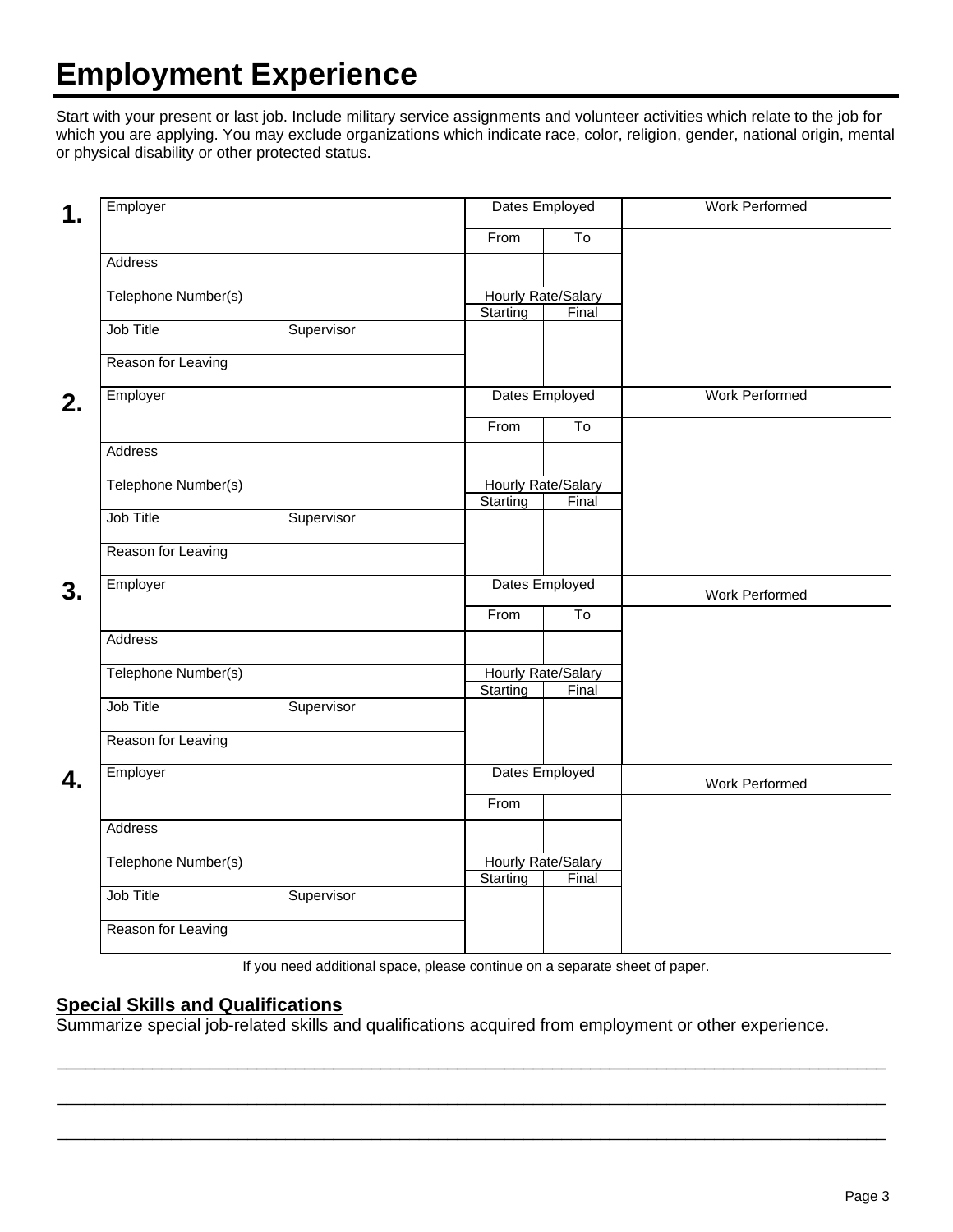Provide three references who are not related to you.

|    | <b>Name</b> | <b>Telephone Number</b> |
|----|-------------|-------------------------|
| 1. |             |                         |
|    |             |                         |
|    |             |                         |
| 2. |             |                         |
|    |             |                         |
|    |             |                         |
| 3. |             |                         |
|    |             |                         |
|    |             |                         |